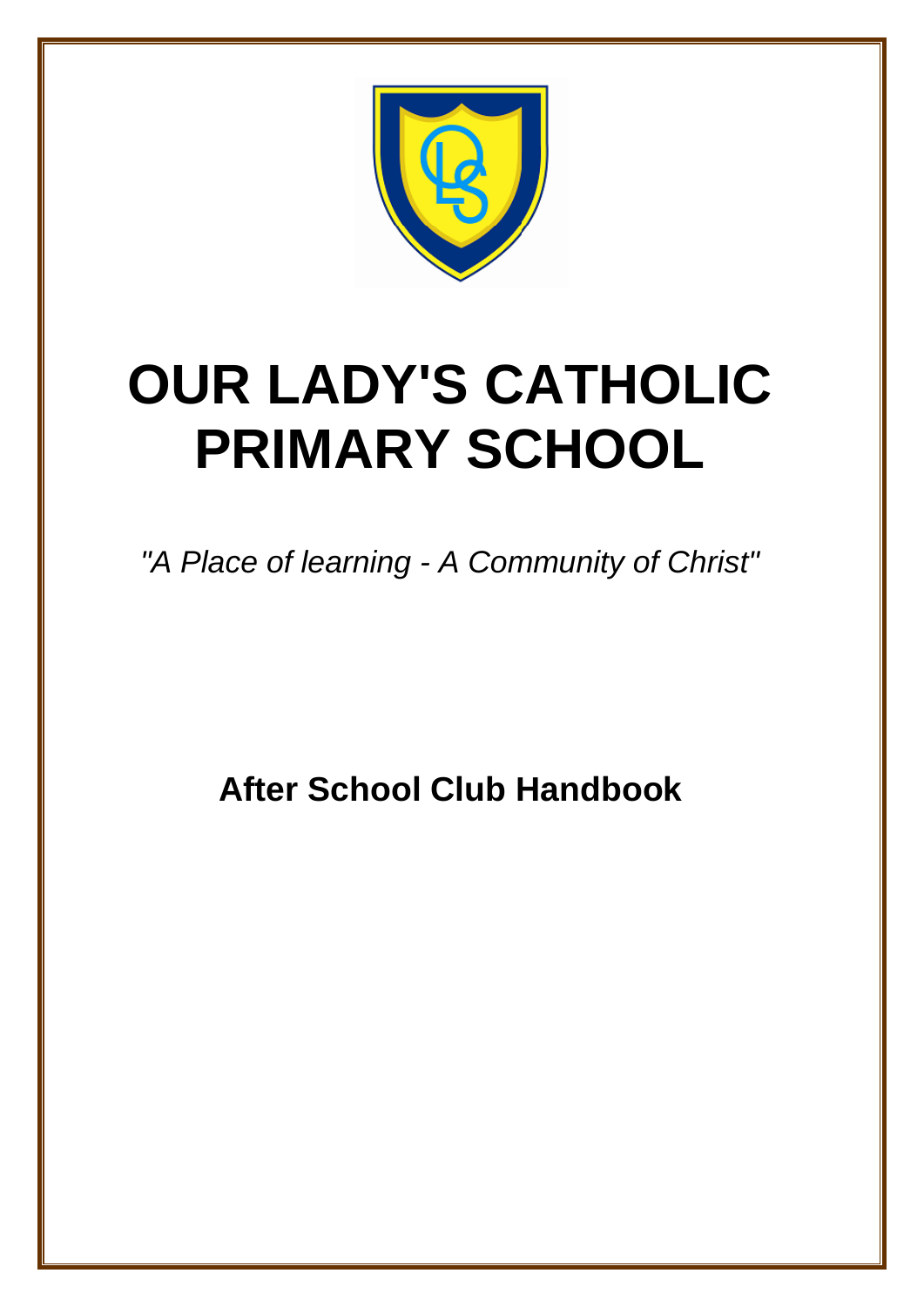## **Our Lady's Catholic Primary School After School Club**

The After School Club is operated by Our Lady's Catholic Primary School to provide after school care for children attending Our Lady's Catholic Primary School.

The After School Club will run from 3.25pm to 5.30pm - Monday to Thursday - and is designed to help parents balance work and family commitments whilst providing children with a safe and caring environment.

The cost for the club is £10 per child.

### **All about us**

The aim of the club is to provide a caring environment for your child in which they can relax at the end of their school day.

The club will offer a variety of activities including board and educational games, and puzzles. Your child is welcome to do their homework independently whilst they are at the club.

The After School club is school so we expect the children to comply with our code of behaviour and treat each other, the staff and the equipment with respect. We hope you and your child find the club both valuable and enjoyable. If you have any queries or concerns, please do not hesitate to contact Mrs Jane Burke via the School office.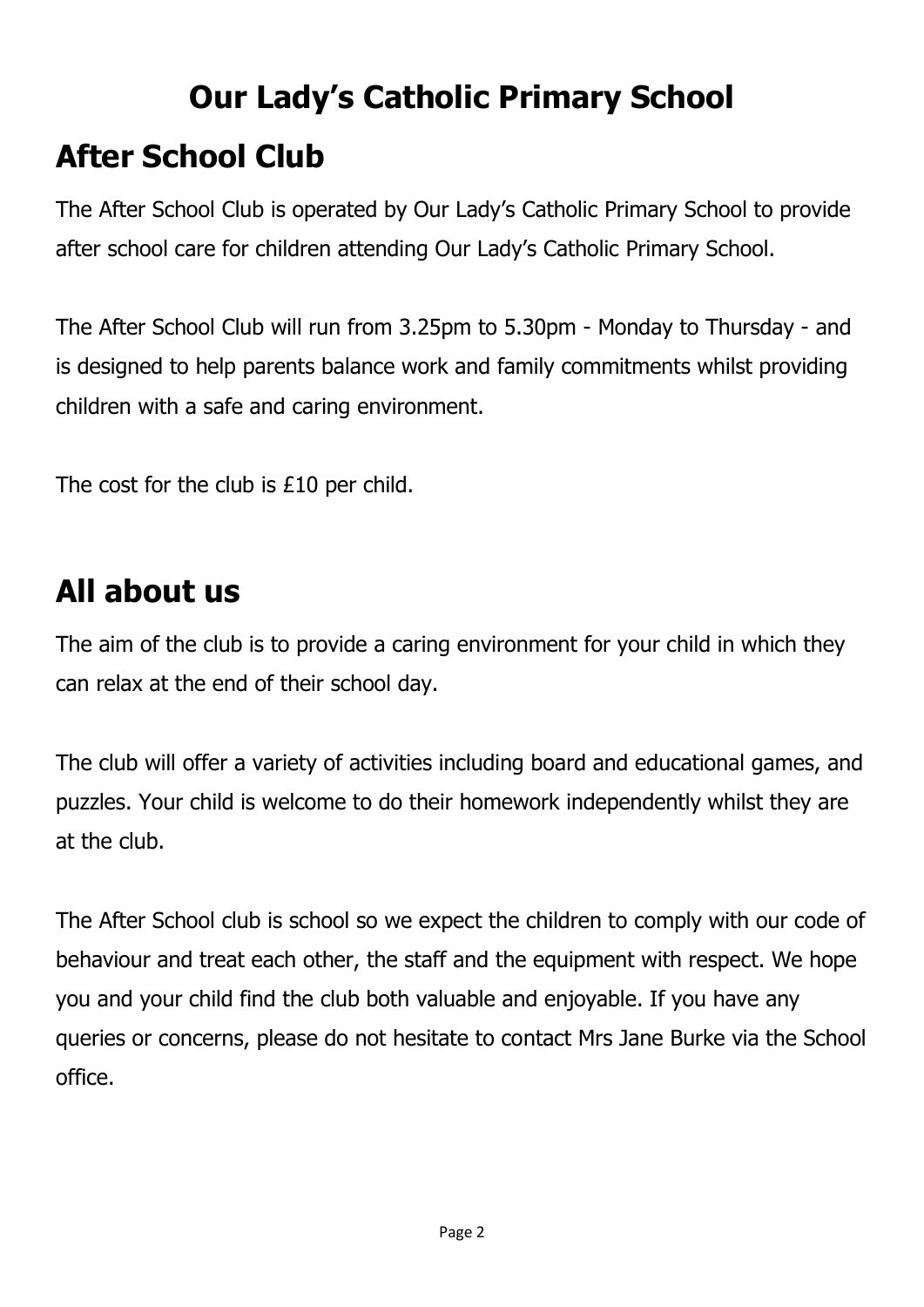### **The After School Club Daily Routine**

The club will run with a planned timetable (sample timetable below)

| Time:                                      | <b>Monday</b>                                     | <b>Tuesday</b>                             | Wednesday                            | <b>Thursday</b>                      |
|--------------------------------------------|---------------------------------------------------|--------------------------------------------|--------------------------------------|--------------------------------------|
| 3.25                                       | Registration                                      | Registration                               | Registration                         | Registration                         |
| 3.30-4.30<br>Weather<br><b>Permitting:</b> | <b>Team Structured</b><br><b>Playground Games</b> | <b>Team Structured</b><br>Playground Games | 30 mins outside.<br>play / Homework  | 30 mins outside<br>play / Homework   |
| Playground<br>not available:               | Team Quiz                                         | Connect 4 Team<br>Challenge/Board<br>Games | <b>Board Games</b><br>/Homework      | Board Games<br>/Homework             |
| 4.30-4.45                                  | Tidy and clean up<br>for light tea                | Tidy and clean up<br>for light tea         | Tidy and clean up<br>for light tea   | Tidy and clean up<br>for light tea   |
| 4.45-5.15                                  | Light Snack                                       | Light Snack                                | Light Snack                          | Light Snack                          |
| 5.15-5.30                                  | Tidy up and down<br>time for pick up              | Tidy up and down<br>time for pick up       | Tidy up and down<br>time for pick up | Tidy up and down<br>time for pick up |

A healthy light bite will be provided at 4.30pm such as beans on toast, wraps or a cheese and ham toasty. Fruit and water freely available throughout the session. We encourage the children to make healthy choices and are keen for feedback with suggestions to widen the range of healthy food we offer. The children will be encouraged to be fully involved in serving and in clearing away afterwards.

If you wish, the children can still access the schools extra-curricular clubs and we will arrange for them to attend the after-school club when they have finished. However, parents will still be expected to pay the full price of £10 for the afterschool session.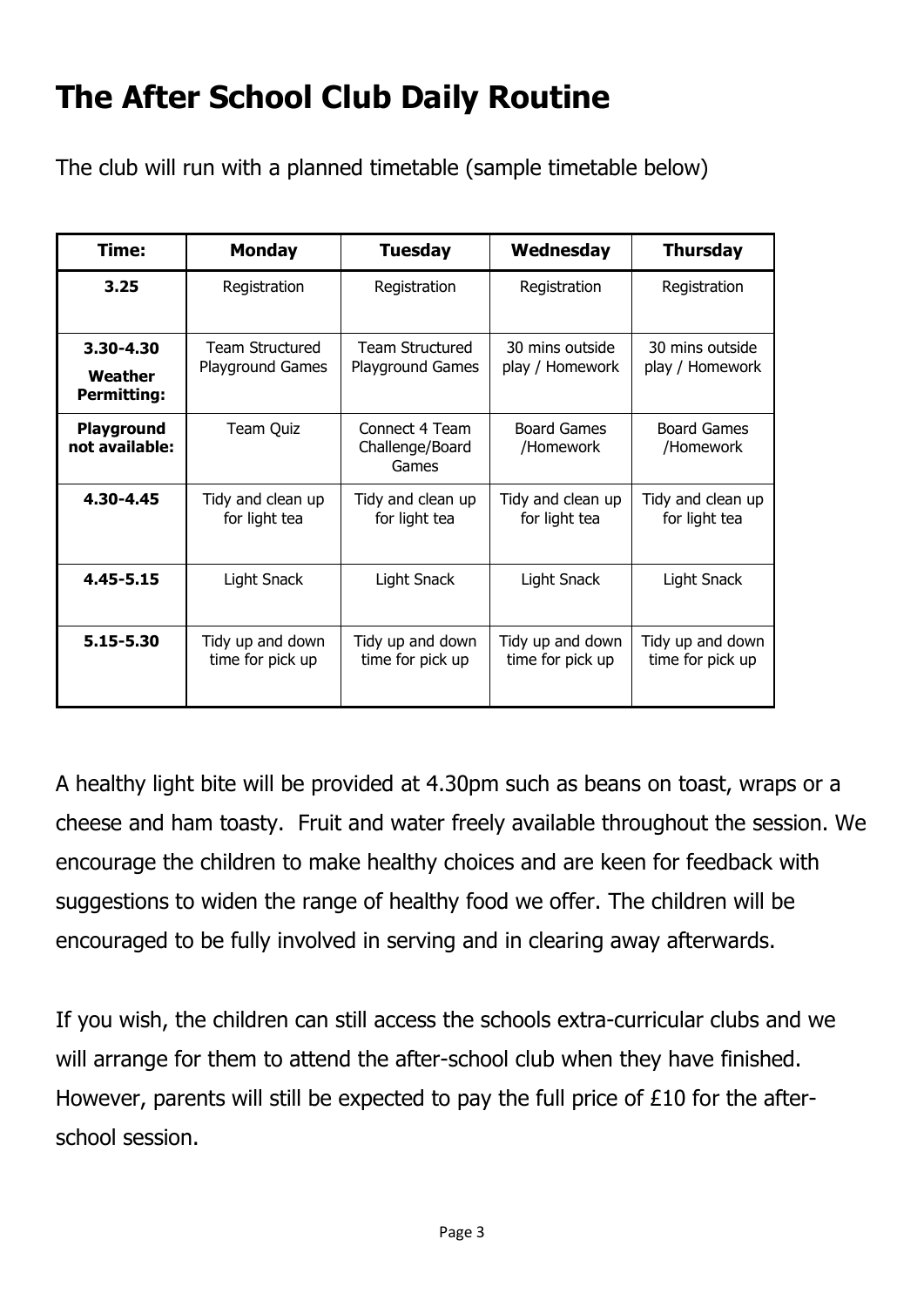### **Admissions Policy**

Membership of the Club is open to all families with children attending Our Lady's Catholic Primary School. Children are eligible from the time they start full time in Reception, places are renewable half termly. Priority admission will be given to families who:

- 1) require full time places (i.e. will use the club every day)
- 2) have parent/carers in full-time or part-time employment or who are studying

Following on from the above, families will be allocated places on a first come/first served basis provided spaces are available. Where necessary, a waiting list will be held.

### **Our Responsibilities to You**

The After School Club will abide by the Our Lady's Catholic Primary School Policies.

- We aim to provide your child with a stimulating, caring environment and enable him/her to take part in a variety of leisure activities.
- No child will be allowed to leave the After School Club mid-session. Written authorisation must be given if the child is to be collected mid-session by any adult other than their parent / carer
- Give notice of at least one week if the club will not run due to insufficient numbers.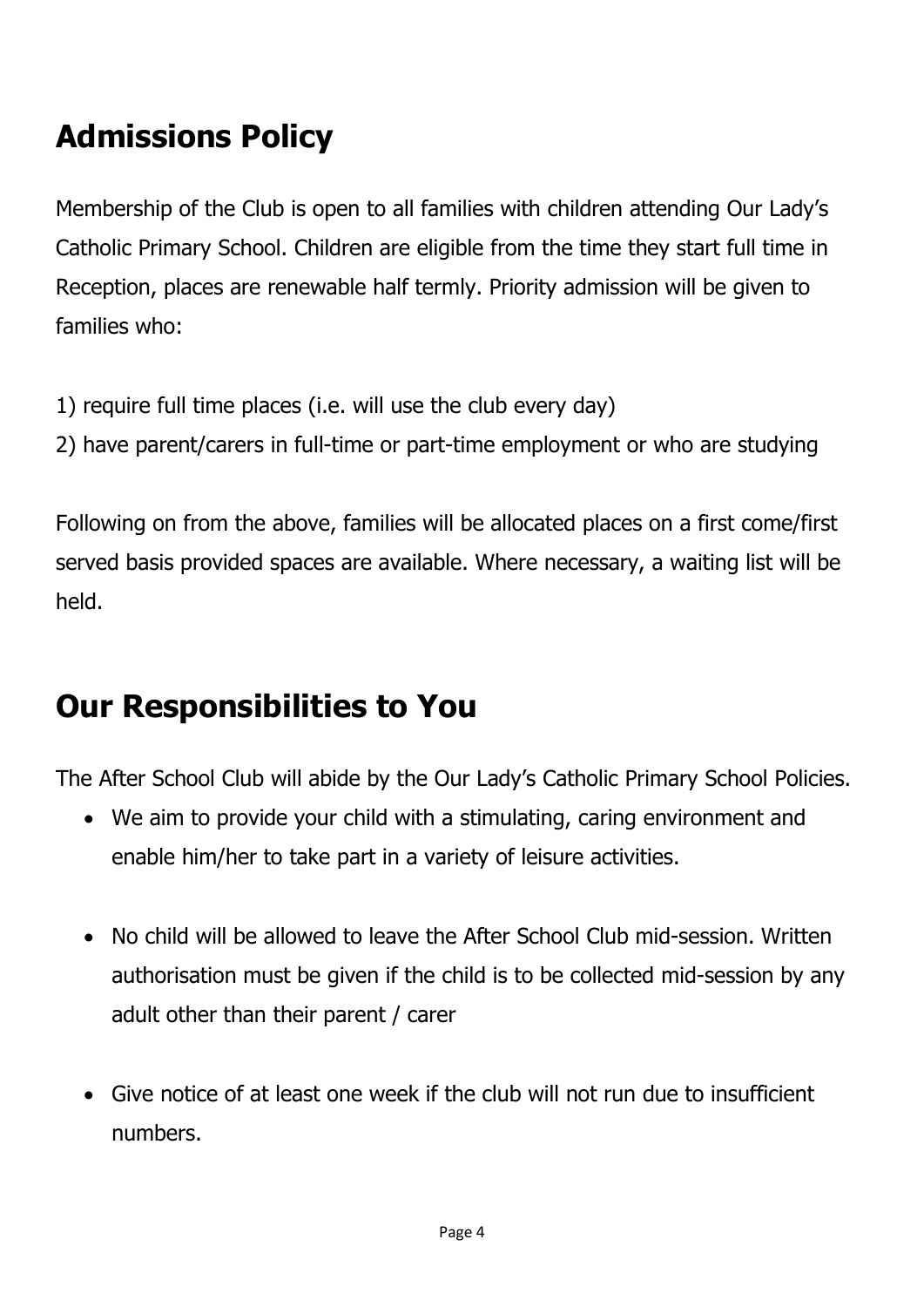### **Your Responsibilities to Us**

- That it is my/our responsibility to ensure that the Club is informed of any change of circumstances and/or problems which occur so that they can be dealt with.
- That it is my/our responsibility to inform the Club if my child is attending a club. That it is my/our responsibility to inform the club if my child is absent from school and will not be attending the club.
- To pay punctually via ParentPay or childcare voucher scheme, the current fee of £10 per child, per session, and understand that this money is not refundable even if my/our child does not attend.
- There will be a late collection charge of £8 for every 15 minutes late per child after 5.30pm to cover staffing costs.
- To pay in advance to secure a place.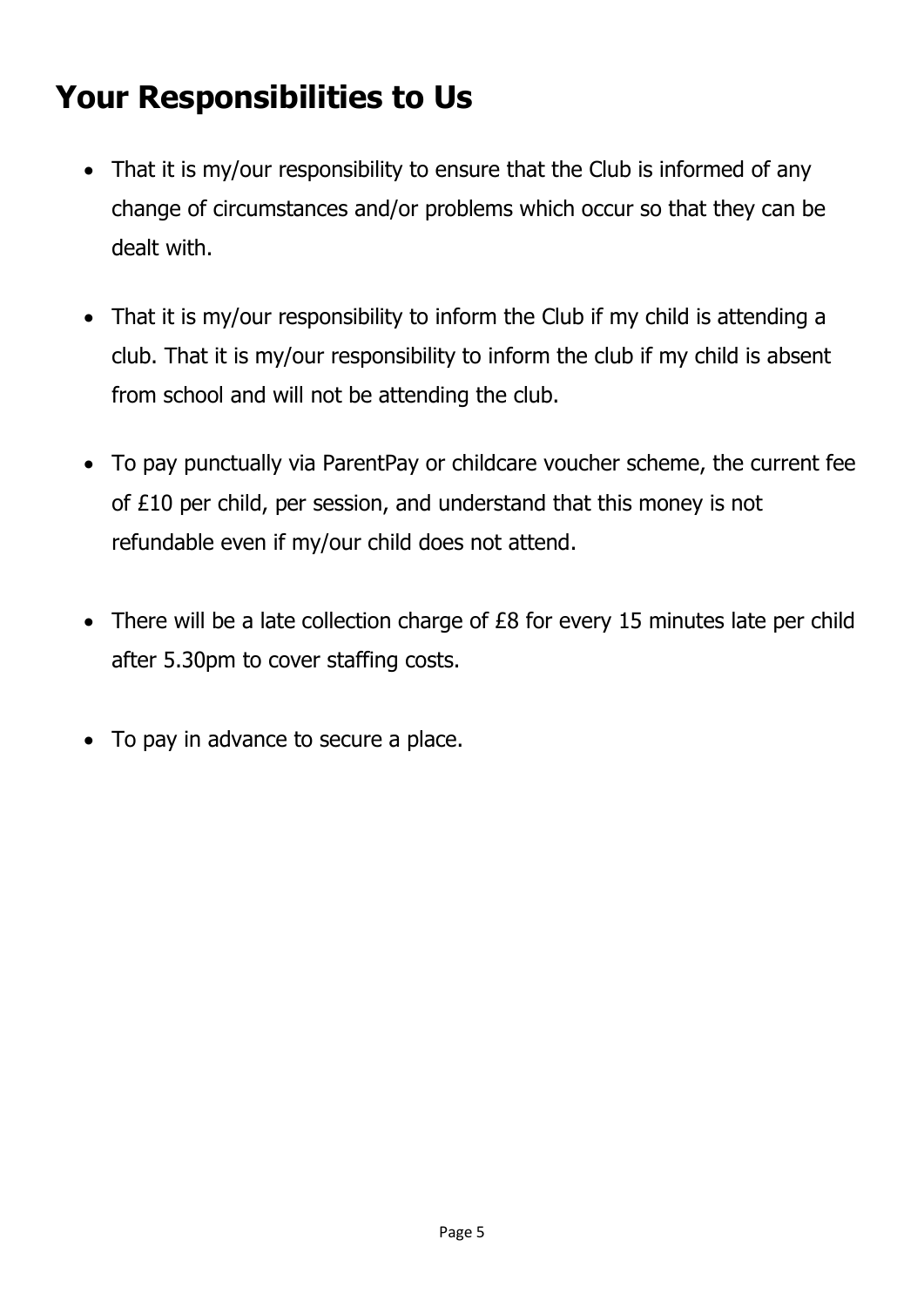### **After School Club Frequently Asked Questions:**

#### **When will the After School club run?**

The club runs **Monday to Thursday only** from 3.25pm through to 5.30pm.

#### **How much will the club cost?**

The cost is £10 per child per session. Payment to be made via ParentPay or childcare voucher scheme, the current fee per session, and understand that this money is not refundable even if your child does not attend.

There will be a late collection charge of £8 for every 15 minutes late per child after 5.30pm to cover staffing costs. If your child is picked up late three times in a term they will not be able to attend for the rest of the term.

#### **Who will be running the club?**

The club will be run by Jane Burke plus 1 or 2 assistants depending on numbers.

#### **Who can attend the After School club?**

The club is open to any pupil from the Reception class up to year 6.

#### **What activities will be on offer?**

There are a variety of activities each day including reading, traditional games, study support and outside play weather permitting. We hope that the sessions will evolve around the ages and interests of the pupils that attend and that they themselves will be involved in planning future sessions.

#### **Will food be provided?**

There will be a light snack provided at each session.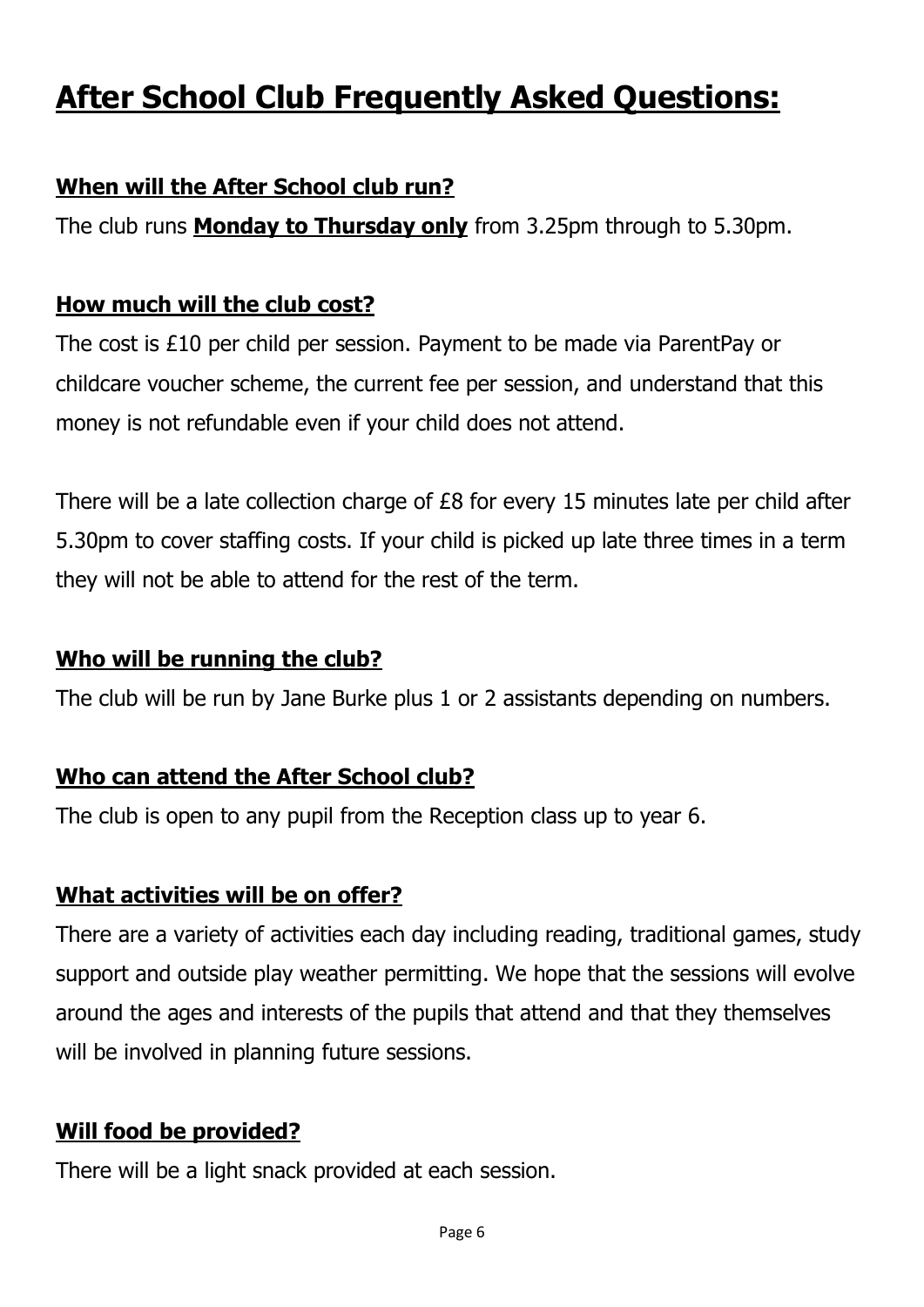#### **Does my child have to attend the club every day**

No, you can choose whether to use the club on a regular basis or on occasional days. All we ask is that you complete a booking form in advance.

#### **How do I book a place for my child?**

Booking forms can be downloaded from the school website or are available from the office, simply indicate on the booking form the session(s) you would like to book for your child for the next week, weeks or half term; then return it to Jane Burke or the school office.

#### **Can I turn up on the day?**

Unfortunately, due to staffing requirements, we will not be able to accommodate pupils attending on the day without booking – it may however be possible to book a place at short notice over the phone School office 01494 726390.